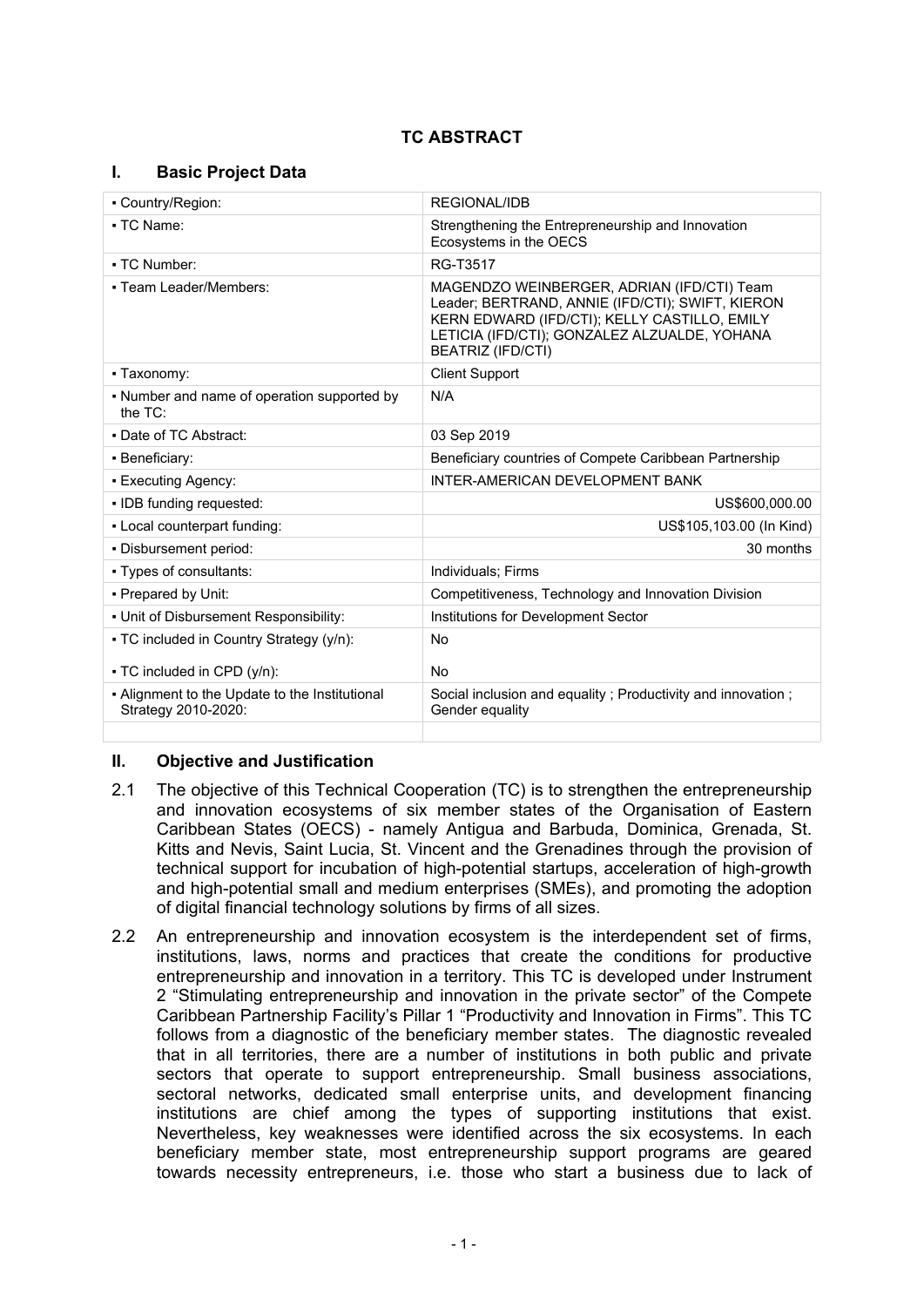alternative options. This preponderance of support comes in contrast to that provided for opportunity entrepreneurs, i.e. those who start a business in response to an identified market opportunity. The relative lack of support for opportunity entrepreneurship and innovation in the region, and high demand from the entrepreneurial community, combine to create opportunities for a CCPF-supported initiative to provide additionality, and for the CBU to find a supporting niche that adds significant value to its stakeholders. To this end, the Compete Caribbean Partnership Facility is supporting the implementation of a project titled Strengthening the Entrepreneurship and Innovation Ecosystems in the OECS. The ultimate goal of this project is to enhance the synergies among the interdependent set of firms, institutions, laws, norms and practices that create the conditions for productive entrepreneurship and innovation, in a manner that creates measurable impact in the sub-region. The specific objectives of the project are to: i) increase the availability of relevant support services to growth-oriented and potentially innovative firms in the OECS; and ii) strengthen the capacity of the OECS CBU as an active contributor to innovative entrepreneurship in the region. This proposal is aligned to the IDB Institutional Strategy to 2020, in terms of addressing social exclusion and inequality by including underserved segments of the population in financial markets, addressing low productivity and innovation by developing quality human capital and strengthening innovation ecosystems, and facilitating regional economic integration by building capacity within firms so that they can be inserted into value chains. The proposal is also aligned to the Compete Caribbean Partnership Facility's objective of supporting the Caribbean region in increasing productivity, and specifically, increasing the innovation and technology adoption of women-led and men-led firms and increasing the technical capacity of support institutions to stimulate productivity and innovation in firms.

#### **III. Description of Activities and Outputs**

- 3.1 **Component I: Hybrid Business Incubation Program. .** This component will finance the design and implementation of a hybrid network of business incubators, targeting two high-potential but underserved demographics in the OECS
- 3.2 **Component II: Acceleration program for high-potential firms.** This component will finance building a community of high-potential firms, defined as those that have been in business for at least 2 years, are currently selling an operational product or service to customers, have a track record of success, are willing to pay for capacity building services, and have a leadership team committed to learning and growing
- 3.3 **Component III: Increasing access to digital financial services in the OECS. .** This component will finance activities such as: 1) technical assistance to bank and nonbank financial institutions; 2) technical assistance to financial services regulators within the OECS t; and 3) Dissemination and awareness building activities that will accelerate adoption of digital payment and other digital financial services.

#### **IV. Budget**

| <b>Activity/Component</b>                                          | <b>IDB/Fund Funding</b> | <b>Counterpart Funding</b> | <b>Total Funding</b> |
|--------------------------------------------------------------------|-------------------------|----------------------------|----------------------|
| <b>Hybrid Business</b><br>Incubation Program.                      | US\$150,000.00          | US\$0.00                   | US\$150,000.00       |
| Acceleration program for<br>high-potential firms                   | US\$350,000.00          | US\$105,103.00             | US\$455,103.00       |
| Increasing access to<br>digital financial services in<br>the OECS. | US\$100,000.00          | US\$0.00                   | US\$100,000.00       |
| <b>Total</b>                                                       | US\$600,000.00          | US\$105,103.00             | US\$705,103.00       |

#### **Indicative Budget**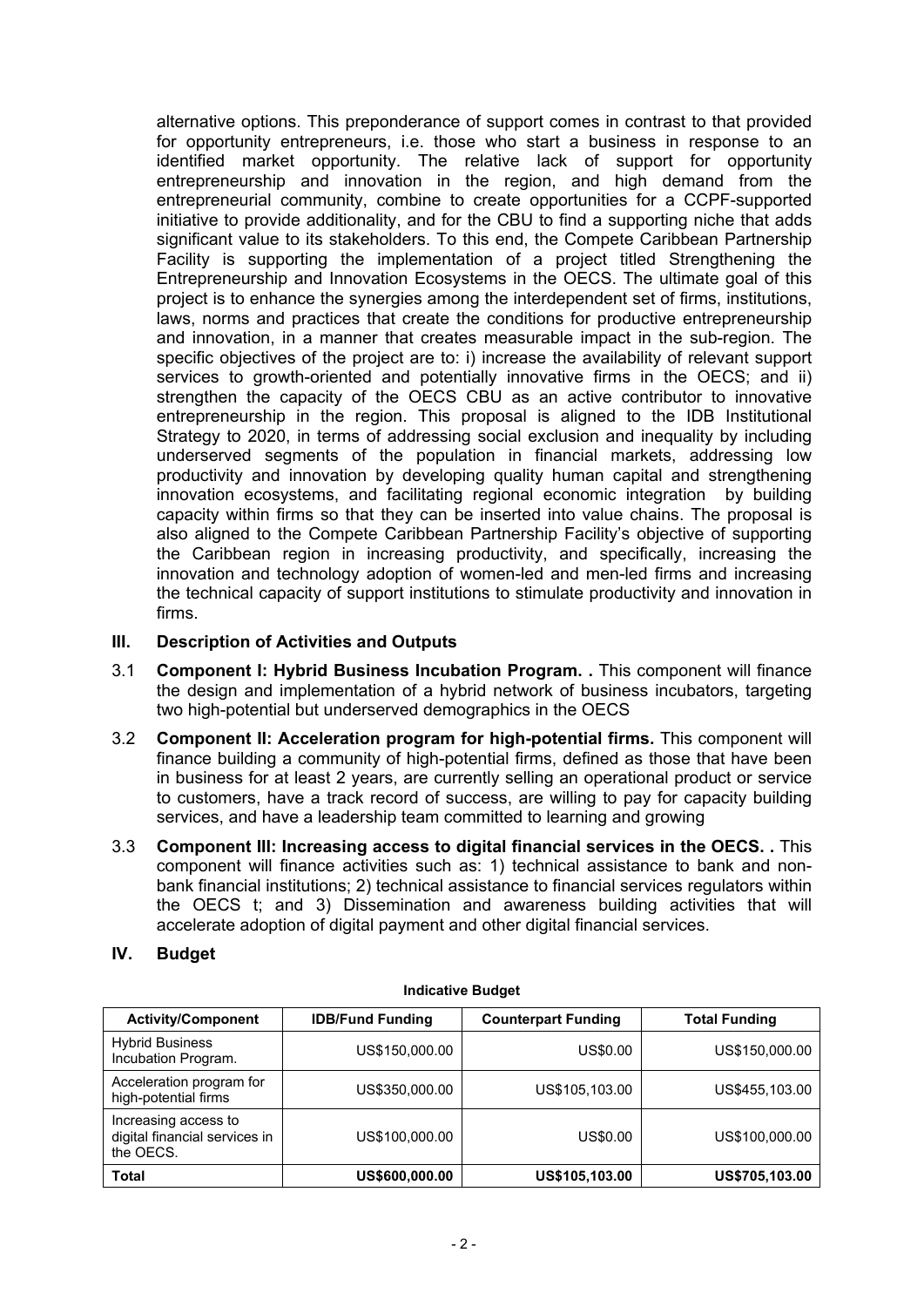## **V. Executing Agency and Execution Structure**

- 5.1 Executing Agency (EA): This TC will be executed by the Competitive Business Unit (CBU) of the OECS Commission in collaboration with the Bank through the Competitiveness and Innovation Division (IFD/CTI) in coordination with the Facility Coordination Unit (FCU) of the Compete Caribbean Partnership Facility (CCPF), approved under GN-2851, established in COF Barbados. Executing mechanism: The CBU will provide the overall oversight of the TC but will liaise with the team at the IDB when necessary. A Technical Specialist, who is also the Officer in Charge of the CBU, with technical knowledge and project management skills will be assigned to oversee all the activities developed under this proposal. The FCU will assist in the Program's execution by liaising with the EA when required, providing fiduciary support and ensuring that disbursement requests are received and processed in a timely manner. The disbursement requests and processing workflow will be led by the Team Leader of the Program, with support from the FCU. As the Competitive Business Unit of the OECS Commission is based in Dominica, which is a non-member country of the IDB, the IDB Charter requires the Bank to work with the Caribbean Development Bank (CDB) in cases where the OECS countries (e.g. Dominica), which are non-Bank members, are direct beneficiaries of Bank funds. Procurement: The procurement of consulting firms will be carried out by the executing agency in accordance with the IDB Policy for the Selection and Contracting of Consulting Firms for Bank-executed Operational Work (GN-2765-1). The procurement of consulting services different from consultants will be carried out by the executing agency in accordance with IDB Corporate Procurement Policy (GN-2303-20). In accordance with the Financial Agency Agreement, signed between the IDB and the Caribbean Development Bank (CDB), the CDB will act as the Financial Agent for the purposes of administering the Facility grant resources that will finance the implementation of individual projects in the Organization of Eastern Caribbean States (OECS).
- 5.2 The Competitive Business Unit (CBU) is the primary sub-regional institution of the OECS Member States for the development, promotion, and expansion of exports through the mobilization of technical and financial support for traditional and emerging sectors, and the provision of advice and assistance to member Governments and the public sector agencies. The CBU has evolved from its original mandate as an export promotion agency concerned primarily with export growth performance for manufactured products to a new entity charged with promoting competitiveness of the regional private sector across traditional and emerging high-potential sectors. Commission in collaboration with the Bank through the Competitiveness and Innovation Division (IFD/CTI).

#### **VI. Project Risks and Issues**

6.1 Cooperation from Implementation Partner: A key assumption of this TC is the full support of the OECS CBU as an active partner in implementation. The Unit has expressed an interest in playing a more active role supporting private sector development in the region. The CBU was involved in the preparatory research activity which informed the development of the TC, chiefly through facilitation of stakeholder engagement. However, it was noted that the Unit's reach with stakeholders appeared to be somewhat limited in Antigua and Barbuda, St. Kitts and Nevis and St. Vincent and the Grenadines, relative to the remaining three beneficiary member states. Considering the goal of this programme to have equitable impact across all beneficiary member states, it is essential that key stakeholders in all 6 countries be sensitized and onboarded to the programme in the shortest possible time. As of February 2019, the CBU's head office in Dominica is under construction, with accompanying logistical challenges, though it is anticipated that this should be completed in time for implementation of the TC.